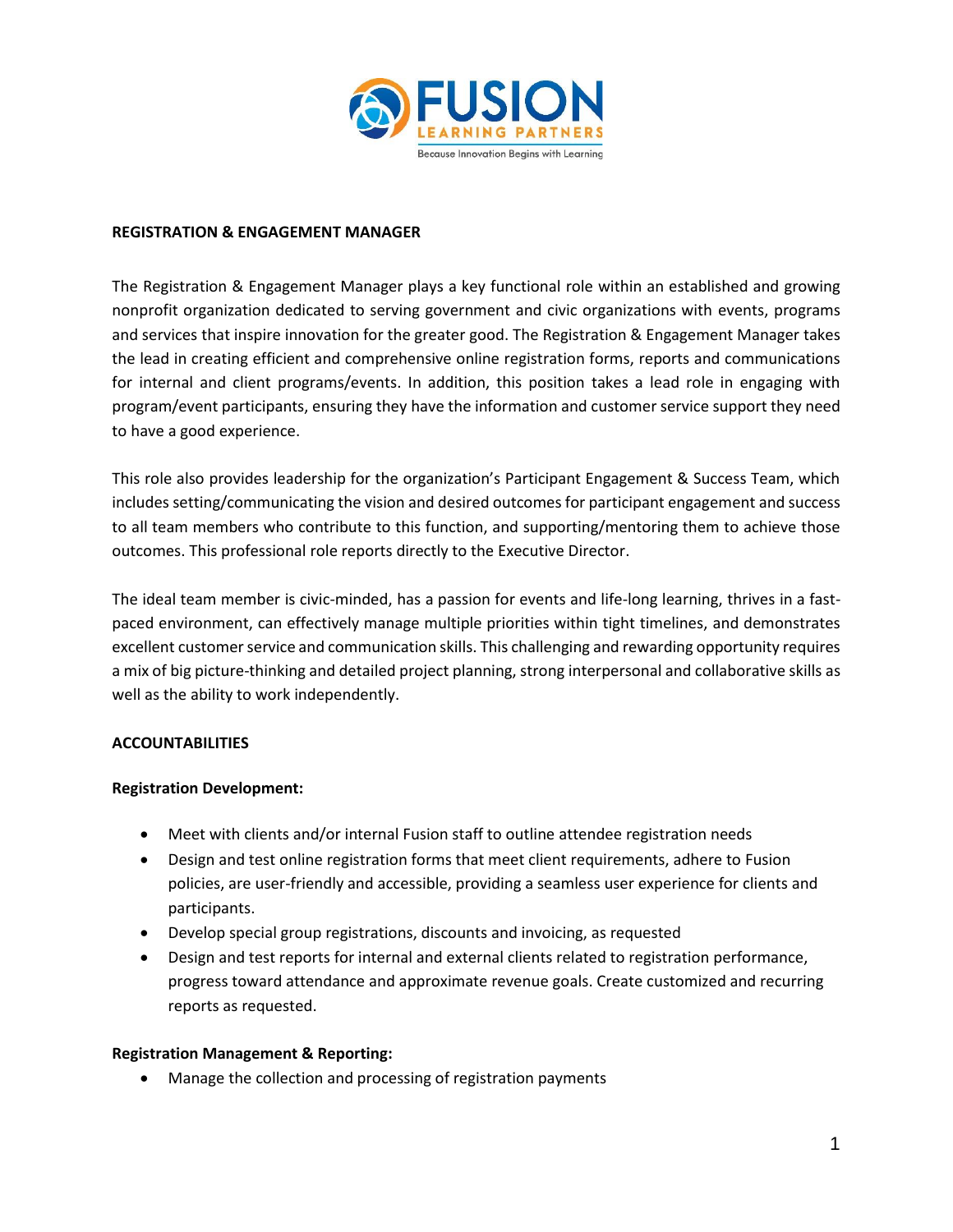- Communicate with and send invoices to those participants whose registrations have pending balances beyond deadlines
- Issue registration reports per agreed upon schedule or as requested
- Create data summaries and analysis to support event planning oversight and decision-making
- Lead the reconciliation of registration to financial data to support accounting staff at project close-out
- Create final reports of assigned events to include lessons learned and recommendations for continuous improvement

## **Engagement & Customer Service:**

- Create plans for and deliver pre-event communications including save-the-dates, invitations, confirmations, pre-event information/instructions, post-event surveys and follow-up, etc.
- Assist participants and/or clients with registration questions, changes or problems
- Coordinate the use of mobile event apps by uploading content, developing/scheduling messaging and push notifications, and providing training/information and technical assistance to mobile app users

# **Event/On-site Support:**

- Collaborate with internal event planning, sponsor/exhibitor sales and marketing roles to anticipate needs and solutions related to the on-site experience of attendees, speakers and sponsors
- Attend client program meetings to clarify client's goals, needs and expectations; align tasks and outcomes with work plans, budgets and timelines
- Proactively escalate potential client or attendee issues for timely resolution
- Provide leadership, mentorship and support to other staff and/or volunteers who contribute to this function
- Coordinate procurement of materials related to event registration and check-in
- Oversee the creation of onsite registration materials including computers, printers, self-check-in kiosks, printed name badges, attendee packets, etc.
- Plan and lead onsite registration activities for participants, including managing staff and volunteers tasked with supporting registration check-in

# **Internal Communications & Operations**

- Monitor & respond to organization's general email accounts and phone lines
- Assist with the setup and troubleshooting of computer workstations and technical hardware/software
- Receive, log and route daily mail and deliveries
- Assists with the processing of accounts receivables, deposits and EFT/Wire receipts
- Assists with the processing of account payables, due bills and credit card purchases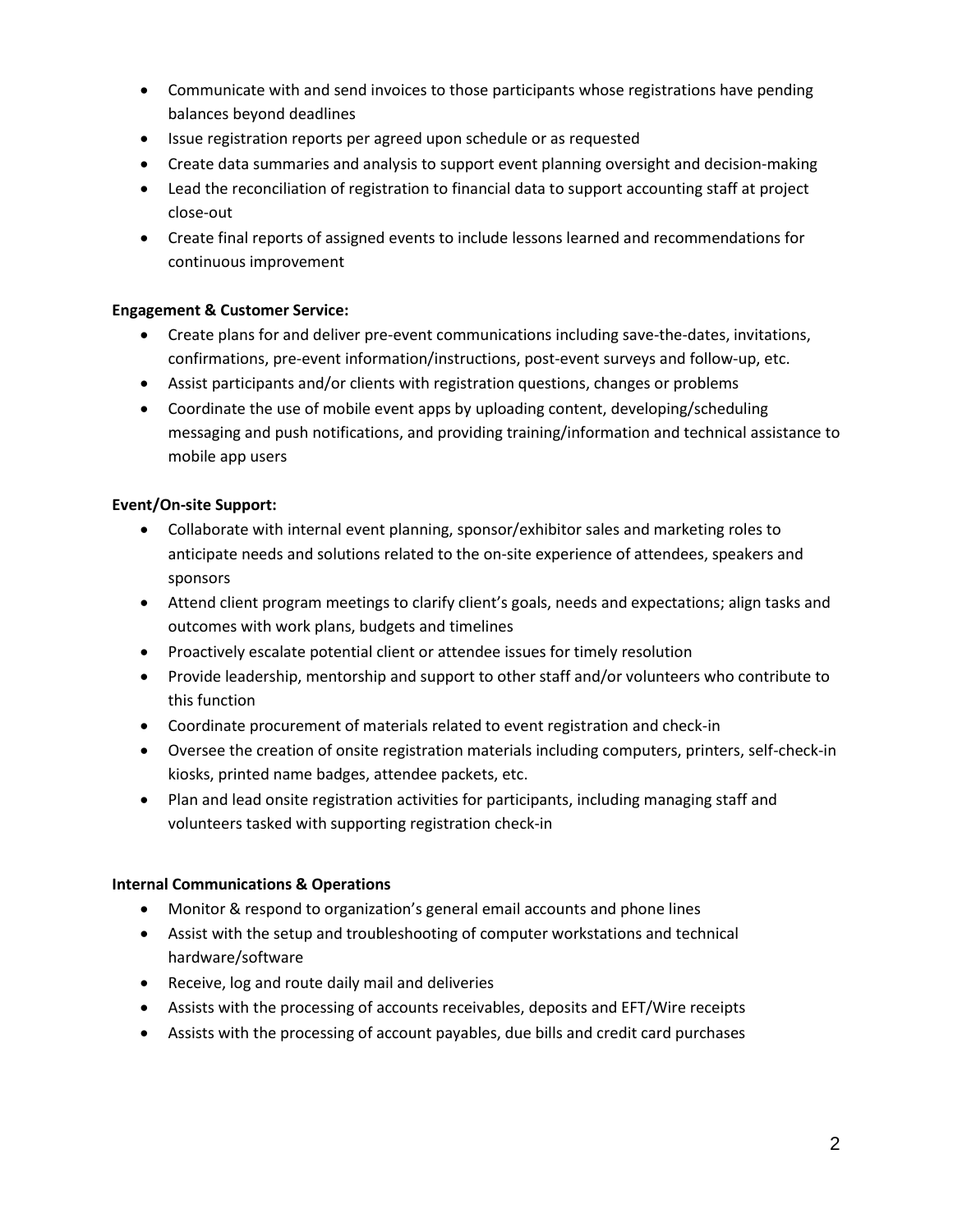## **QUALIFICATION AND EDUCATION**

- A bachelor's degree OR a combination of post-secondary education and relevant experience to total seven years
- Minimum 3 years of experience successfully using various event management technologies for organizing, communicating and delivering event registration and digital engagement for conferences, tradeshows, expos or similar program events
- Prior website, registration or project management experience

## **REQUIRED KNOWLEDGE, SKILLS AND ABILITIES**

- Superior written and verbal communication skills
- Ability to provide excellent responsive and proactive customer service under pressure and maintain strong relationships with internal and external clients
- Excellent analytical skills and data management
- Anticipate project needs, discern work priorities and meet deadlines with little supervision;
- Be adaptable, flexible, energetic, innovative, and extremely productive with a high degree of initiative
- Be communicative and collaborative in approach, open to new ideas and development, with the ability to work seamlessly and effectively with diverse internal and external clients and stakeholders
- Work independently as well as collaboratively within a team environment
- Strong organizational and time management skills
- Be resourceful obtain and learn information needed to do the job from all relevant sources
- Stay calm under pressure and successfully manage multiple projects and time-sensitive demands
- Develop and implement ideas and programs conduct or carry out procedures and activities to improve programs or products
- Proficient with MS Word, Excel, Outlook, Constant Contact or similar, event mobile apps, and the willingness and ability to learn new software applications quickly

### **ORGANIZATION EXPECTATIONS**

- Adhere to all Fusion policies and procedures
- Maintain absolute confidentiality of all information pertaining to staff, clients, participants, stakeholders and partners
- Display a positive and professional image and attitude in all relationships with staff, clients, participants, stakeholders and partners
- Serve as an ambassador for Fusion at all times
- Demonstrate ongoing commitment to and responsibility for ongoing professional development

### **PHYSICAL REQUIREMENTS**

- Be indoors, sitting at a desk for the majority of the day
- Travel to and from event sites (primarily local, some outstate); must have driver's license, passport and access to a car